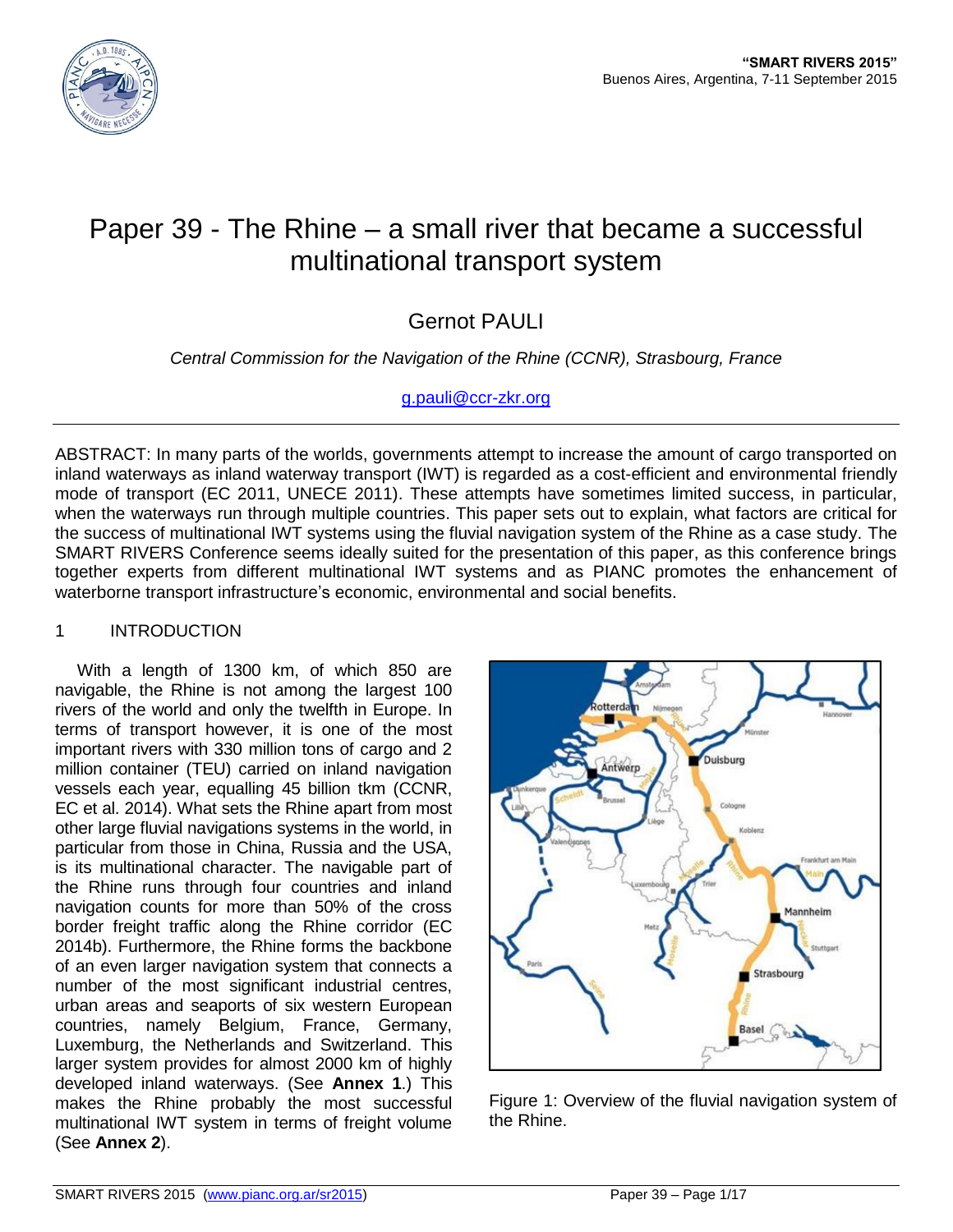

There are larger fluvial systems than the Rhine that lend themselves to navigation, but do not enjoy the same success. This is particularly obvious in the case of the Danube, the other large multinational fluvial navigation system in Europe. Even though the Danube's navigable part is more than twice as long as that of the Rhine and borders on more than twice as many countries, its freight volume is much lower than that of the Rhine. Why then is the Rhine such a successful multinational fluvial navigation system? What are its critical success factors?

#### 2 CRITICAL SUCCESS FACTORS for multinational IWT systems

The term Critical Success Factor (CSF) describes a concept for understanding the prerequisites for success of industries, companies or managers (Bullen and Rockart 1981). In this paper, a CSF is understood as an element that is necessary for a multinational fluvial navigation system to be successful in terms of freight transport.

#### 2.1 *A very good infrastructure for navigation*

The Rhine is naturally not destined for extensive navigation: its average water discharge is rather feeble and the middle part of its watercourse is narrow, windy and dotted with rocks. Nevertheless, the waterway maintains high standards for effective navigation. It has guaranteed fairway dimensions for large vessels and convoys, which are prerequisites for reliable and cost efficient operation of the fleet. (See **Annex 3**.)

Indeed, the cost for freight transport on the Rhine is considerably lower than for transport by rail or road. This applies for bulk goods and even more so for the transport of containers (PLANCO 2007). The latter profits especially from the large air draught of the bridges over the Rhine.

The Rhine's highly developed infrastructure and its good maintenance are the result of a long lasting financial commitment of the riparian states. The development started hundreds of years ago, had its prime in the twentieth century and continues up to present days. Germany and The Netherlands are the riparian countries with the largest geographical share of the Rhine and at the same time the European countries with the highest spending on inland waterways infrastructure investment and maintenance.

The combined spending of these two countries on inland waterways is more than three times as much as that of seven riparian countries of the Danube combined<sup>1</sup>.

Modern technologies and River Information Services (RIS) are employed to ensure safe and economical navigation around the clock throughout the year. Electronic reporting for many vessels is mandatory, in particular for those carrying containers. All vessels have to use Inland AIS (Automatic Identification System) and must be equipped with Inland ECDIS (Electronic Chart Display and Information System) or similar systems. The authorities via the internet provide up-to-date notices to skippers in multiple languages. Practically all vessels are equipped with radar allowing navigation also in times of zero visibility.

In spite of the large investments for the development of the Rhine's waterway infrastructure, its quality is limited due to hydrological circumstances. The water level on the Middle Rhine drops to less than 1.9 m for 20 days per year in average. The Rhine has experienced long periods of droughts, which dramatically reduce the carrying capacity of the vessels and therefore the income of the ship-owners. However, technical and operational innovations help minimize these negative effects. Ship-owners increasingly deploy convoys of one self-propelled vessel with one or more push barges. In times of normal water levels, the self-propelled vessel will sail with one barge in front, ensuring a very economical and fuel-efficient operation. At low water levels, when carrying capacity is reduced, one or two barges are added on one side of the convoy. This ensures sufficient transport capacity and earning potential for the ship-owners even in times of low water. In addition, the extension of water level forecast from two to four days provides the skipper with sufficiently reliable information on the water depth for the entire journey at the time of loading of the vessel, allowing the skipper to use the available capacity to the fullest.

 $\overline{a}$ 

Average of the years 2004 to 2013; Danube riparian countries Austria, Bulgaria, Croatia, Hungary, Moldova, Romania, Serbia, Slovakia: calculation by the author based on OECD statistic http://stats.oecd.org/Index.aspx?themetreeid=24&datasetcode=ITF\_INV -MTN\_DATA)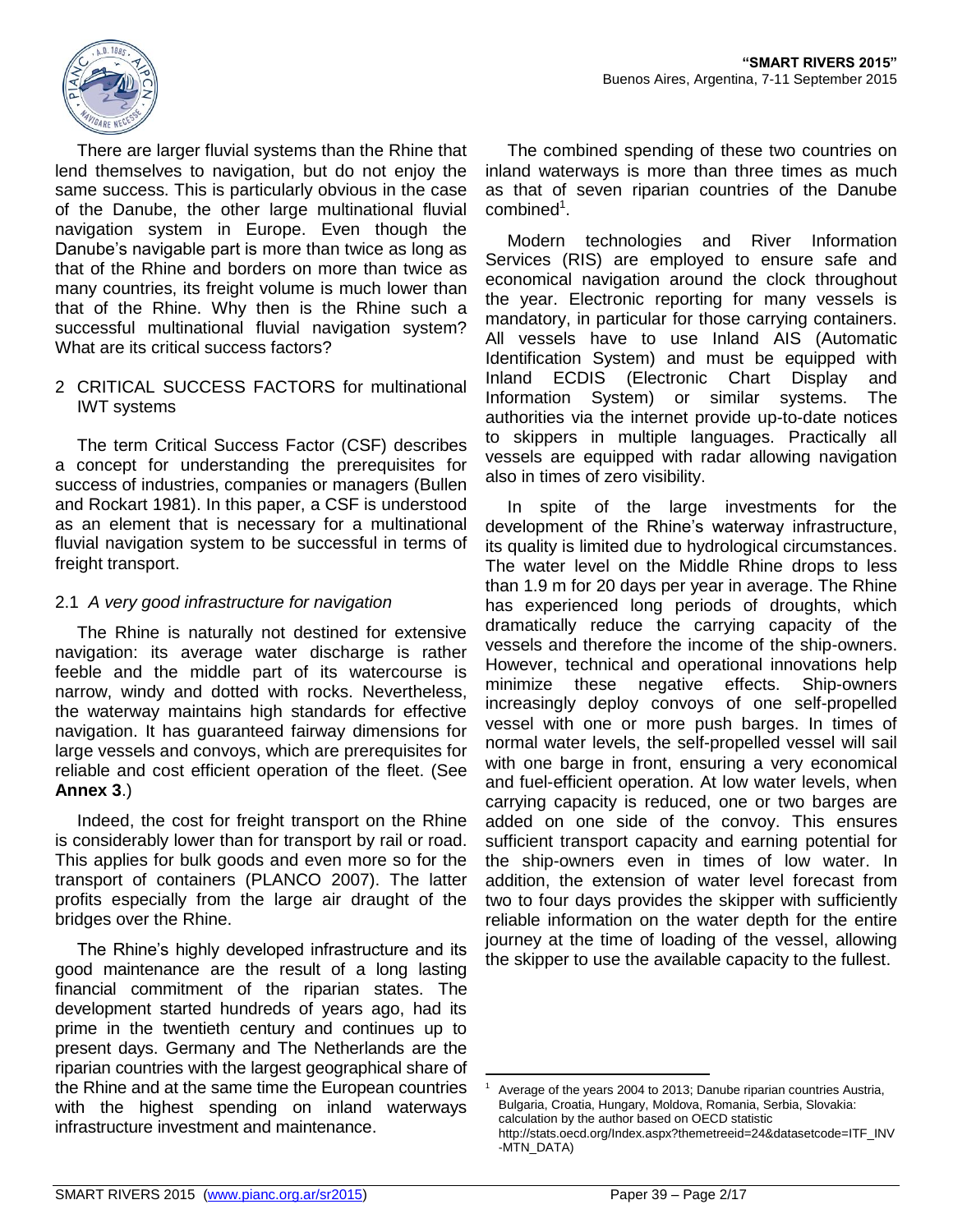



Figure 2: Self-propelled container vessel with three barges at low water level on the Rhine.

The Danube offers potentially much better conditions for inland navigation than the Rhine does, because its average water discharge is three times as large. However, the Danube has not enjoyed such a commitment by its riparian countries for development and maintenance as the Rhine has. In particular, the fairway depth is on many stretches more limited than on the Rhine (EU and NEWADA 2014). This makes freight transport on the Danube unreliable and increases transport cost, preventing the Danube from making use of its potential for IWT (EC 2014c).

#### 2.2 *A well-organised industry with a long-term interest in inland navigation*

It has been decisive for the development of the Rhine to have competent and progressive industry representatives engaged in a structured dialogue with the public authorities in defining policies for the development of Rhine navigation. Since the  $19<sup>th</sup>$ century, strong links have existed between ship owners, skippers, bankers, technical and legal experts and other professionals, forming a cluster to support a competitive industry. Entrepreneurs drive this industry by continuously developing the Rhine fleet according to logistical needs and technological progress.

In his groundbreaking work on the understanding and role of competition, Michael E. Porter defines clusters as "groups of interconnected firms, suppliers, related industries, and specialized institutions in particular fields that are present in particular locations." He shows, that "clusters not only reduce transaction costs and boost efficiency but improve incentives and create collective assets in the form of information, specialized institutions, and reputation, among others. More importantly, clusters enable innovation and speed productivity growth".(Porter 1998)

Inland navigation companies compete with each other, but generally also with companies of other modes of transport. Therefore, the inland navigation companies must innovate and keep up productivity in order to be economically successful. Being part of inland navigation clusters helps to accomplish this.

Duisburg, situated on the lower Rhine in Germany, is a prime example for an inland navigation cluster. It is home to the largest inland port in Europe, but also to numerous shipping companies, ship and freight brokers, shipyards, equipment manufacturers, training and education institutions (for crew, engineers, economists), specialized banks, research and development institutes focused on IWT, consultants and other companies and institutions active in inland navigation. "Haus Rhein" (The Rhine House) in the port area is the seat of Germany's most important inland navigation industry associations. Similarly, Rotterdam is home to the inland navigation cluster of the Netherlands, probably even surpassing the cluster of Duisburg in size and diversity.



Figure 3: Number of IWT enterprises in European countries (Sierink, Smit et al. 2015).

There are other agglomerations of companies and institutions active in inland navigation in Europe, mostly in the Netherlands as well, in France and in Belgium, as may be concluded from Figure 1. However, their size and diversity is very limited, when compared to Duisburg and Rotterdam. Therefore, one can assume that these agglomerations do not create the benefits attributed to industry clusters and that the companies located in these agglomerations or elsewhere are much less able to compete successfully.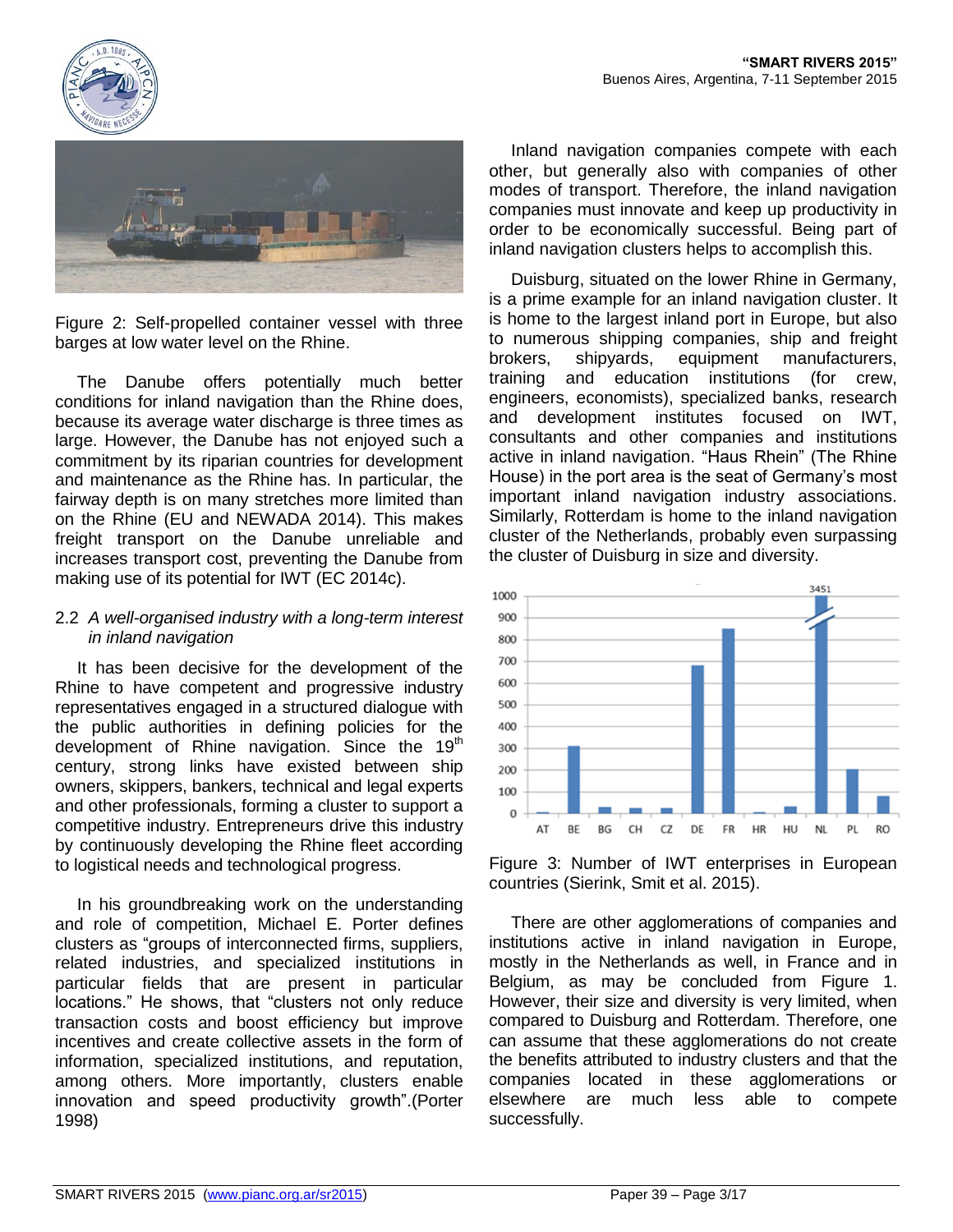

This is of particular importance for those fluvial navigation systems, which do not have a single inland navigation cluster, as their navigation industry is much less likely to compete successfully against other modes of transport.

#### *2.3 Integration of inland navigation in logistical chains*

The urban and industrial agglomerations in the Rhine area provide a high demand for transport services. However, a high demand for transport services in general does not automatically translate into freight volume for inland navigation, as not all cargo is equally suited for inland navigation and as inland navigation competes with other modes of transport. However, Rhine navigation does indeed catch a large share of this transport demand and its integration into logistical chains has enabled it to do so.

All along the Rhine, every 20 km on average, public and private ports and terminals constitute links between Rhine navigation and the surrounding economy. They are intermodal platforms providing a great variety of services, in particular transfer of goods from inland navigation vessels to other modes of transport and vice versa. The large seaports are the gateways of Western Europe to the world and the Rhine connects these seaports most efficiently with the hinterland, as **Table 1** indicates. For the port of Rotterdam, the modal share of inland navigation exceeds 40 % (EC 2014b), making it the largest source and destination of the freight transported by the Rhine navigation system.

| Rank | Port      | Country     | <b>IWT</b><br><b>System</b> | Cargo<br>volume<br>(mil. tons,<br>2014) | Modal<br>share<br><b>IWT</b><br>(2013) |
|------|-----------|-------------|-----------------------------|-----------------------------------------|----------------------------------------|
| 1    | Rotterdam | Netherlands | Rhine                       | 444,7                                   | 43 %                                   |
| 2    | Antwerp   | Belgium     | Rhine                       | 199,0                                   | 41 %<br>(2014)                         |
| 5    | Amsterdam | Netherlands | Rhine                       | 97,8                                    | 60 %                                   |
| .    |           |             |                             |                                         |                                        |
| 15   | Constanta | Romania     | Danube                      | 55,6                                    | 23%                                    |

Table 1: European Seaports, by cargo volume (EC 2014a, EC 2014b, EC 2014c, Antwerp Port Authority 2015, Port of Rotterdam Authority 2015)

Freight transport on inland waterways can be monomodal, such as the transport of gravel from gravel pits to concrete factories and chemical products between chemical factories. However, this type of transport has only a limited economic potential. Multimodal transports offer a much larger transport market for inland navigation, in particular in combination with maritime transport. Raw materials are typically transported in bulk from their sources to ports on other continents. Inland navigation can complement the logistical chain by delivering the raw material from the maritime port to the end-users. A telling example is iron ore and coal from overseas sources arriving in Rotterdam or other nearby maritime ports, which are transported from there by inland navigation to steelworks in Duisburg, 60,000 to 80,000 tons, each day all year round. The ITF Transport Outlook 2015 forecasts an increase of freight volumes on the important maritime routes of some 300 % until 2050 and a fourfold increase in seaports freight turnover (OECD/ITF 2014). If inland navigation in a particular fluvial system is able to provide necessary hinterland connections for maritime routes, it will enjoy potentially similar increases in freight volumes.

The most sophisticated logistical chains, of which inland navigation is part of, involve the transport of containerized goods. It is the fastest growing freight sector of Rhine navigation, compensating for the decline of transport of other goods. Most often, these containers are transported from or to terminals in the seaports. The port of Rotterdam aims at a modal share of inland navigation in the transport of containers of 45 %.

|                       | Share in % |      |  |  |
|-----------------------|------------|------|--|--|
| <b>Market segment</b> | 2002       | 2013 |  |  |
| Dry bulk              | 68         |      |  |  |
| Liquid bulk           | 27         | 25   |  |  |
| Containers            | h          |      |  |  |

Table 2: Individual market segment shares of transport volume on the Rhine (CCNR, EC et al. 2014).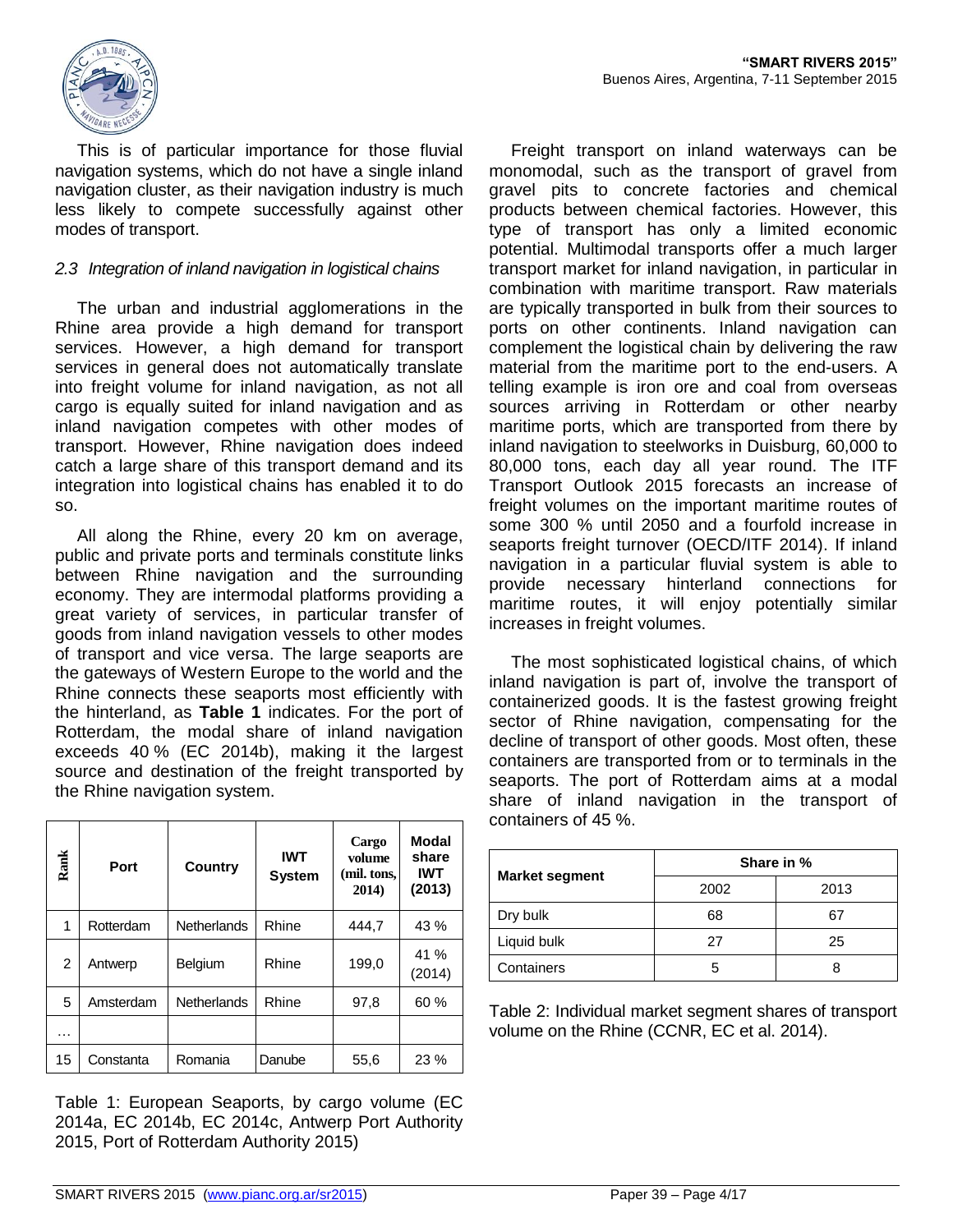

In comparison, the potential for the integration of Danube navigation's in logistical chains seems to be limited, even though the river connects many more countries than the Rhine does:

- The ports on the Danube are not only smaller than the Rhine ports, there are also only half as many in relation to the length of the river.
- Constanta, the most important port with maritime traffic in the Danube region, has a freight throughput equalling roughly a tenth of the throughput of Rotterdam and the modal share of inland navigation is half of that of Rotterdam.
- There is only very limited transport of containers on the Danube.

# *2.4 A dedicated supranational organisation*

Since 1815, the Central Commission for the Navigation of the Rhine (CCNR) has been the forum for coordination and decision-making in all international matters concerning Rhine navigation. Freedom of navigation, equal treatment of waterway users and prosperity for the navigation industry are its guiding principles. The CCNR was given legal powers, which it has used to develop a comprehensive and continuously updated set of regulations for Rhine navigation. They have become the blue print for the regulation of inland navigation in Europe and beyond.

Freedom of navigation and equal treatment of waterway users allows and stimulates (cross-border) competition. In general, competition is seen as a driver for innovation and as an effective instrument to keep costs for consumers low. Indeed, there is a strong competition in Rhine navigation, manifest in the number of companies operating on the Rhine. Rhine navigation is acknowledged as offering lower transport cost than competing modes and it is at the forefront of innovation, as examples from the preceding sections of the paper show.

In principle, the CCNR regulations ensure safety, whereby all elements of the navigation system are addressed. In recent years, environmental protection has become an important objective of these regulations. These regulations are demanding and lead to additional expenditures for the ship-owners, such as additional investment cost for the design and equipment of the vessels or higher salaries for trained personnel.

However, at the same time, the regulations and their enforcement ensure safety and ease of navigation. The number and impact of accidents remains low, the traffic flows smoothly and pollutions has reached low levels. Furthermore, regulations stimulate innovation and ship-owners find ways to fulfil the safety requirements in the most efficient way possible.

In his book *The Competitive Advantage of Nations* Michael E. Porter famously "advocates new, constructive, and actionable roles for government, old distinctions between *laissez-faire* and prosperity. This implies a minimalist government role in some areas (e.g., trade barriers, pricing) and an activist role in others (e.g. ensuring vigorous competition, providing high-quality education and training). … Governments must strive to improve the business environment in many ways. It must not, however, limit competition or ease standards for safety and environmental impact. Such "help" actually retards competitiveness by stunting innovation and slowing productivity improvement." (Porter 1998). This aptly describes the role of river commissions, as they are the governments of multi-national fluvial navigation systems.

Engagement with important stakeholders is of great importance for any regulatory work, including that of river commissions:

- Regulators, even in inland navigation, work in a fast-changing political, economic, social, technological and ecological context. Stakeholders often have a better understanding of the context and know regulatory subjects better than the regulator does; at least they know best the impacts of regulation.
- Working with stakeholders helps regulators to better understand the risks of envisaged regulations.
- Stakeholders that are involved in the development of regulation are more likely to support its implementation.

The CCNR has habitually engaged its stakeholders, in particular ship-owners. Already in 1848, the CCNR invited the ship-owners to discuss with them first Rhine Police Regulations. Today, the CCNR has officially recognized some 20 trade associations and other non-governmental organisations representing private entities involved in inland navigation, ranging from ship-owners to the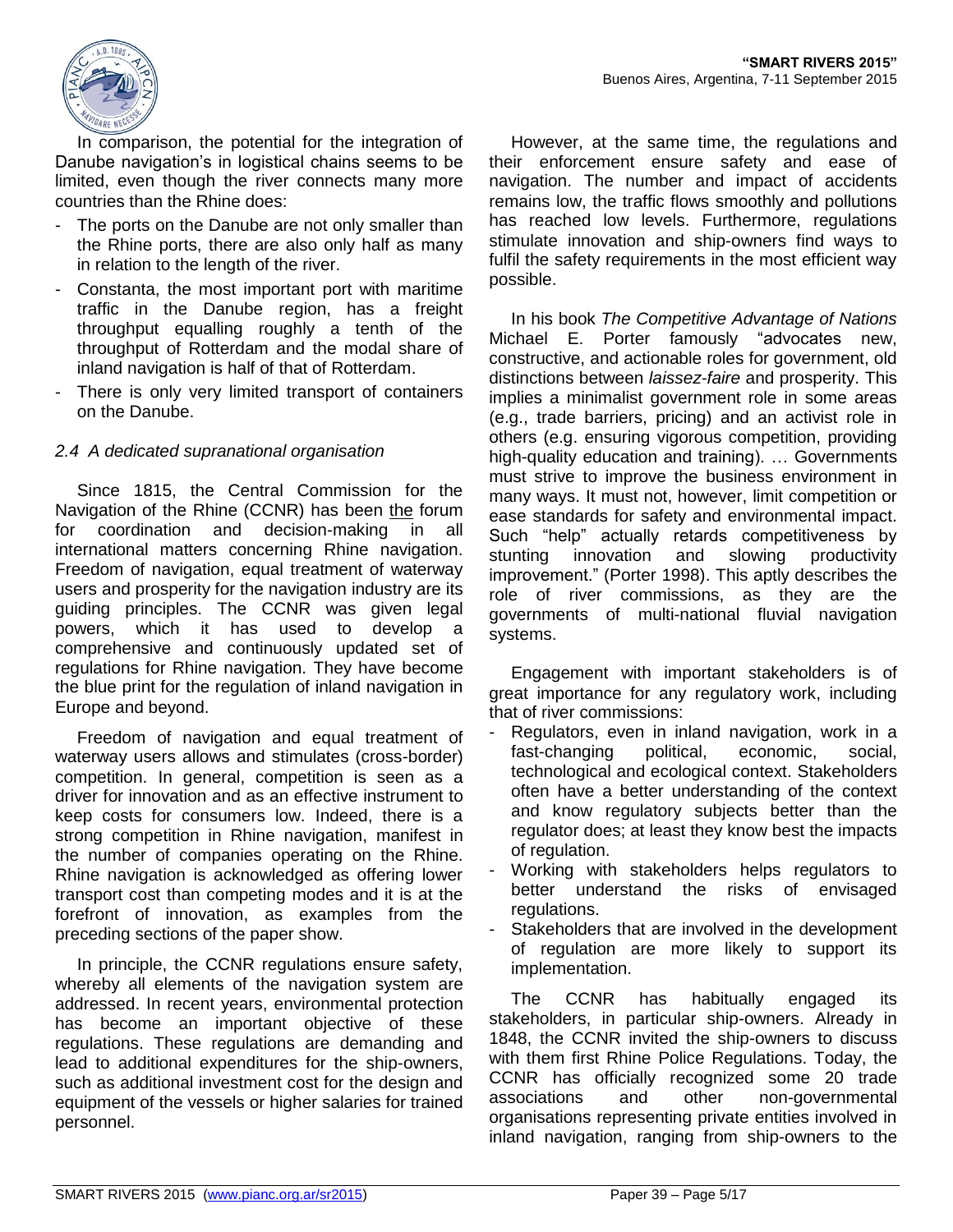

chemical industries, whose products are carried on inland waterways.

The recognition forms the basis for the engagement of these stakeholders, which extends from establishing the CCNR's work programme to its decision making on navigation regulations.

Historically the most important and today still most intensive engagement is that of the ship-owners. The demand of the CCNR for engagement has shaped the development of the European inland navigation industry associations: Most of the members of these associations are located in the CCNR member states, as are the secretariats of these associations; and the inland navigation industry of all CCNR member states is represented in these associations. (See **Annex 4**.)

However, stakeholder engagement must be forward looking and keep pace with the changing political, economic, social, technological and ecological context, which the river commissions work in. In particular, the engagement of stakeholders supporting social and environmental objectives, such as trade unions and environmental NGOs, has to be intensified.

Competition, trade associations and stakeholder engagement are features of western, liberal societies with market-based economies. Countries following the principles of socialist societies with planned economies do not develop these characteristics. Today all riparian countries of the Danube are members of the EU or strive to become one in the future. However, most of them have a common history of belonging to the so-called Eastern Bloc, the communist states of Eastern Europe. This history may explain today's comparably weak competition between shipping companies on the Danube, its weak trade associations and the lack of stakeholder engagement. It certainly explains the characteristics of the present day Danube Commission, which are very different from those of the CCNR, in particular the limited emphasis on competition and the absence of regulatory powers. This comparison makes it clear, that having a dedicated supranational organisation with certain characteristics as governing body is critical for the economic success of multinational fluvial navigation systems.

#### *2.5 Protection of the environment*

The Rhine navigable waterway system is largely the result of human actions. In the past, development has often been ecologically blind and as a result, caused severe damage. Today, decisions concerning the management and improvement of the infrastructure are preceded by careful environmental impact assessments. These are carried out in close cooperation with all stakeholders and in accordance with environmental legislation of the EU and the CCNR member states.

The shipping industry in the Rhine area is well aware that the application of legal requirements for infrastructure development is not sufficient. Inland navigation is only one of several water uses and it must engage in the protection of the fluvial ecosystems and the environment in general.

There are good reasons for this engagement and its further strengthening:

- Inland navigation needs a strong political backing, not least for further infrastructure development. The economic output of inland navigation is small, compared to other modes of transport, and it does not play an important role in the lives of citizens. Therefore, it has a much lower political weight than competing transport modes. Without the perceived ecological advantage, politicians are not compelled to advocate for inland navigation development.
- Rivers and lakes are very dear to many people. If inland navigation damages rivers or lakes, people will resent inland navigation and in particular, its further development, as numerous citizen movements against inland navigation development projects show.
- Environmental protection policies are incorporating more and more the "polluter pays" principle. This principle makes the pollutionproducing party responsible for compensating the damage done to the natural environment. This principle has received strong support by the Organisation for Economic Co-operation and Development (OECD) and the European Union (EU). If inland navigation wants to keep its production cost low, it must protect the environment.

-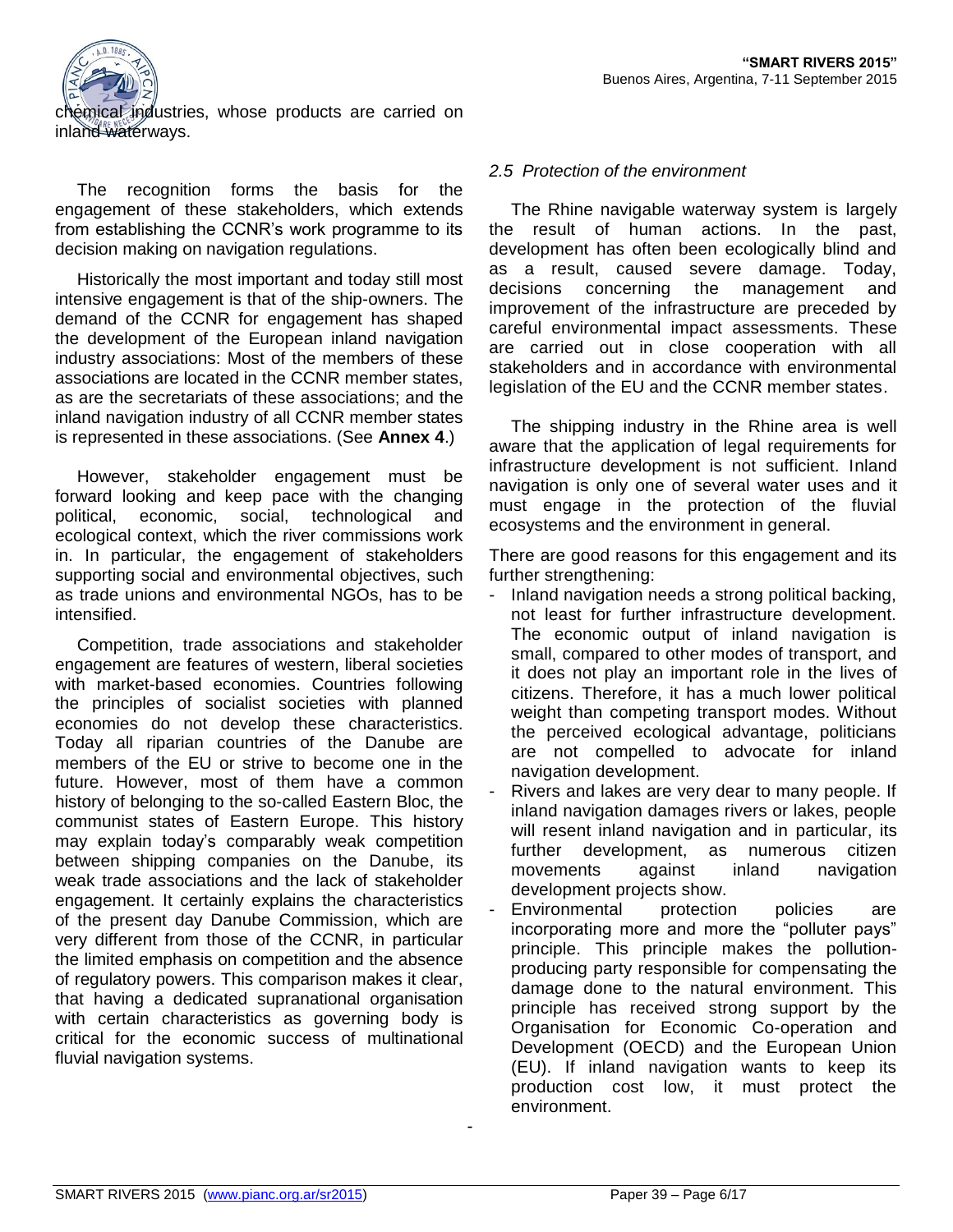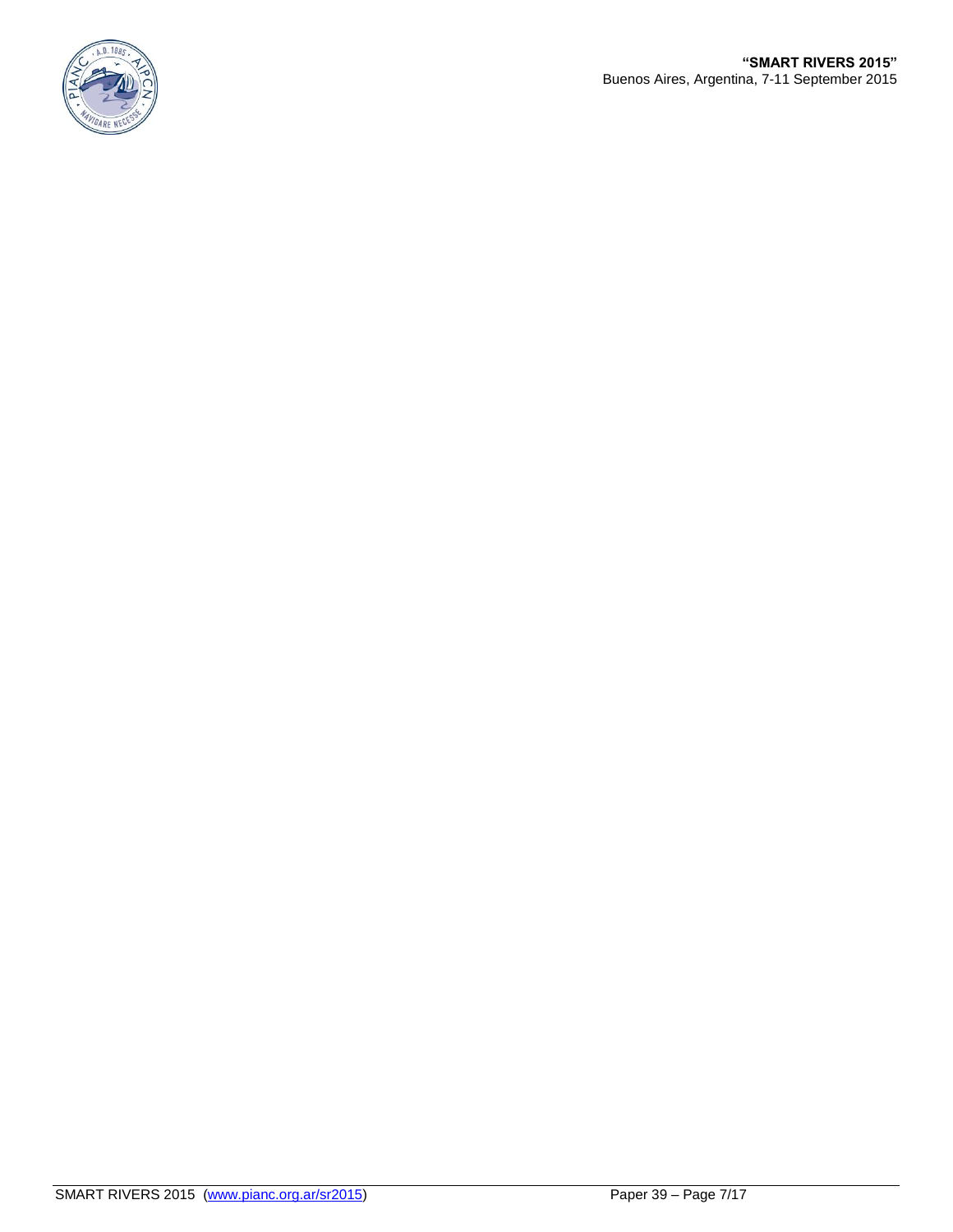

Environmental protection is increasingly becoming a decision criteria in the private sector, in particular in companies, which have adopted the principles of Corporate Social Responsibility (CSR). These companies take into account the effects that their actions have on the environment, including the effects of their supply chains. Therefore, these companies prefer to have their goods transported by inland navigation, if this is less harmful for the environment than other modes of transport.

Inland navigation in a particular fluvial system may even be called upon to take on more cargo and thereby help to minimise environmental problems of other modes of transport. With the tremendous increase of freight arriving in or departing from seaports, road and rail networks will be overloaded and noise and pollutant emissions will reach unacceptable levels. Using inland navigation instead will take pressure from these networks and the environment and provide additional benefits such as reduced waiting times and transport cost (OECD/ITF 2014). For this reason, the ports of Rotterdam and Antwerp already have relevant policies in place and the modal share of Rhine navigation in container hinterland transport of these ports is increasing remarkably.

Other engagement of Rhine navigation in recent years has let to tangible progress in the protection of the environment. The vessels use clean fuel, basically free of sulphur. Ship waste is systematically collected on board and handled in waste treatment facilities. The financing of the waste collection and treatment is based on the polluter pays principle. Intentional or unintentional pollution of the aquatic environment has been greatly reduced due to strict regulations and improved government oversight. The shipping industry actively supports government activities of the CCNR, the EU and member states to further reduce pollutant emissions from inland navigation engines, e.g. by using LNG as fuel.

On the Danube, the situation is very different. Many vessels still use fuel with high sulphur content. Systematic collection and treatment of ship waste is not implemented yet. Oversight on water pollution is patchy. Engagement of governments and companies in reduction of pollutant emissions is generally weak or absent altogether. This situation coincides with a strong resistance against waterway infrastructure development by citizen movements and very weak government engagement for inland navigation in a number of riparian countries.

The comparison of navigation on the Rhine and Danube, regarding the protection of the environment allows the conclusion that protection of the environment by inland navigation is more than just "nice to have". It is critical for the success of inland navigation. This is true for national waterways, but may be more so for international and multinational waterways, as negligence of environmental protection in one riparian country influences the image of inland navigation in other countries.

#### 3 CONCLUSIONS

This paper applies the concept of Critical Success Factors (CSF) in the context of multinational IWT systems and identifies five CSF for such systems:

- *1) A very good infrastructure for navigation,*
- *2) A well-organised industry with a long-term interest in inland navigation,*
- *3) Integration of inland navigation in logistical chains,*
- *4) A dedicated supranational organisation, ensuring competition as well as setting high safety and environmental standards,*
- *5) Protection of the environment.*

The usefulness and the quality of this undertaking may be questioned. Indeed, there is already intensive research on the development of IWT in general and on specific navigation systems or waterways in particular. However, the author of this paper did not encounter research that tried to explain development potential of multinational IWT systems with a combined analysis of IWT infrastructure, IWT industries, IWT governance and IWT integration in logistical chains. This paper is trying to close this gap based on a clear conceptual framework.

Instead of using the concept of CSF, the prerequisites for long-term success of multinational IWT systems may be determined by applying the concept of sustainable transport systems $2$ .

 $2^2$  "A sustainable transportation system is one that: allows the basic access needs of individuals and societies to be met safely and in a manner consistent with human and ecosystem health, and with equity within and between generations; is affordable, operates efficiently, offers choice of transport mode, and supports a vibrant economy; and limits emissions and waste within the planet's ability to absorb them, minimizes consumption of non-renewable resources, limits consumption of renewable resources to the sustainable yield level,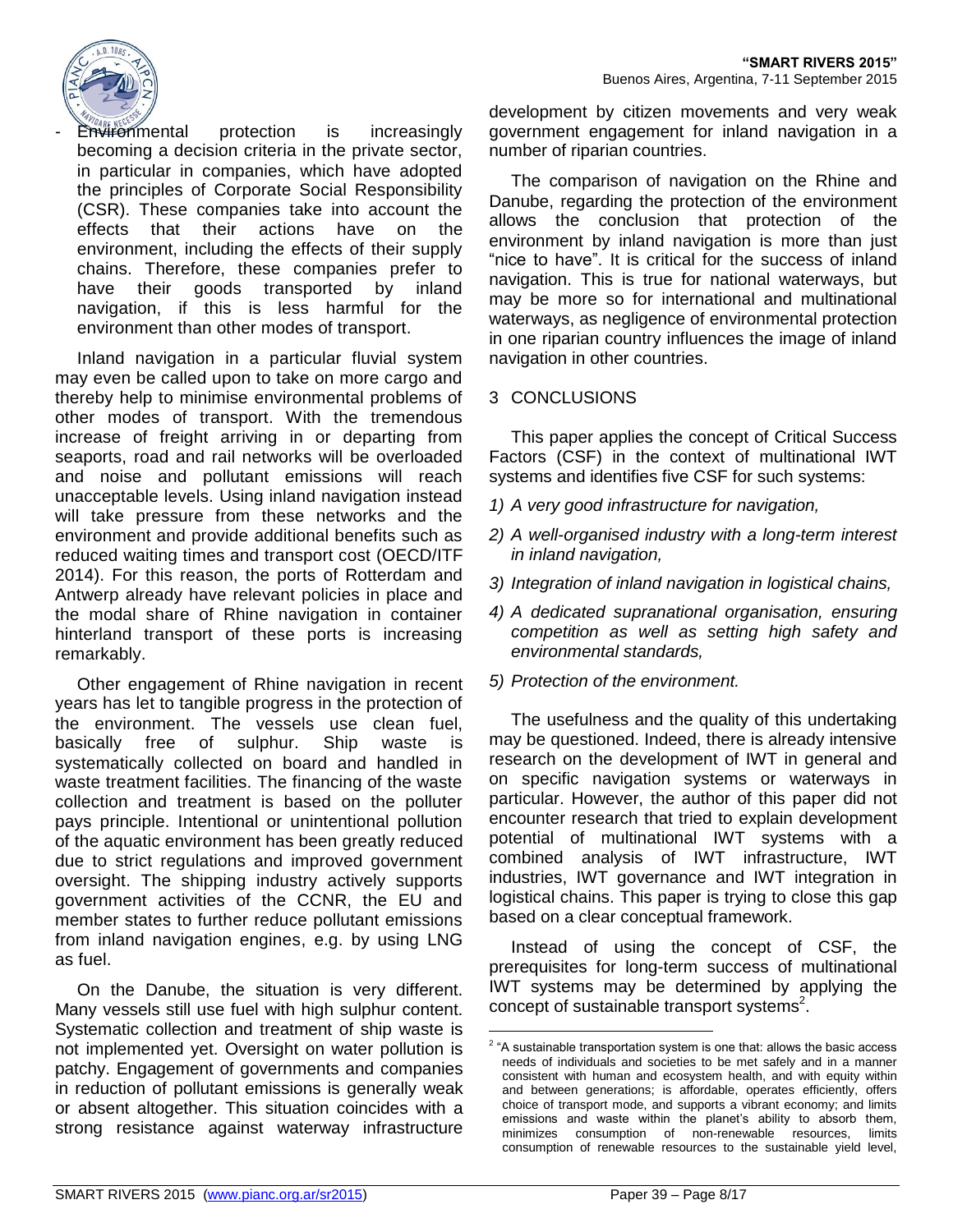

This concept is generally accepted and well researched. It is based on a clear definition (CST 2005) and indicators were developed, which help to analysis the sustainability of a transport system, meaning the potential for functioning over a long period. Indeed, the author of this paper has undertaken such an analysis and he concluded, taking again the IWT system of the Rhine as an example, that inland navigation scores generally high on sustainability criteria, but that it still has to overcome certain deficiencies (Pauli 2010). However, the analysis was complex and detailed, and therefore difficult to understand and to communicate. Furthermore, the analysis did not establish a relationship with transport volume and did not answer the question, how inland navigation systems may attract large freight volumes. Ideally, the application of the two concepts may complement each other: The CSF may enable an analysis of the development potential of an IWT system and the application of the concept of sustainable transport systems may indicate, whether the IWT system is sustainable.

The author of the paper freely admits, that the CSF for multinational IWT systems have not been identified as a result of scientific research, but are rather based on the experience and observations of a practitioner in the field. Hence, the subject may benefit from further research, possibly applying the concept of CSF to a range of navigation systems and developing a more stringent definition for the term "success". The concept may even apply to all fluvial systems, be they national or international.

Nevertheless, the CSF identified in this paper may be useful for decision makers in national governments, river commissions or other international organisations, who are involved in the development of multinational fluvial navigation systems. They may determine, whether the system for which decisions are to be taken fulfil these CSF. If not, measures need to be identified and taken, which ensure that these CSF are eventually in place and the associated requirements are met. If this is impossible, the expectations regarding the development goals for the IWT system need to be lowered.

 $\overline{a}$ 

reuses and recycles its components, and minimizes the use of land and the production of noise."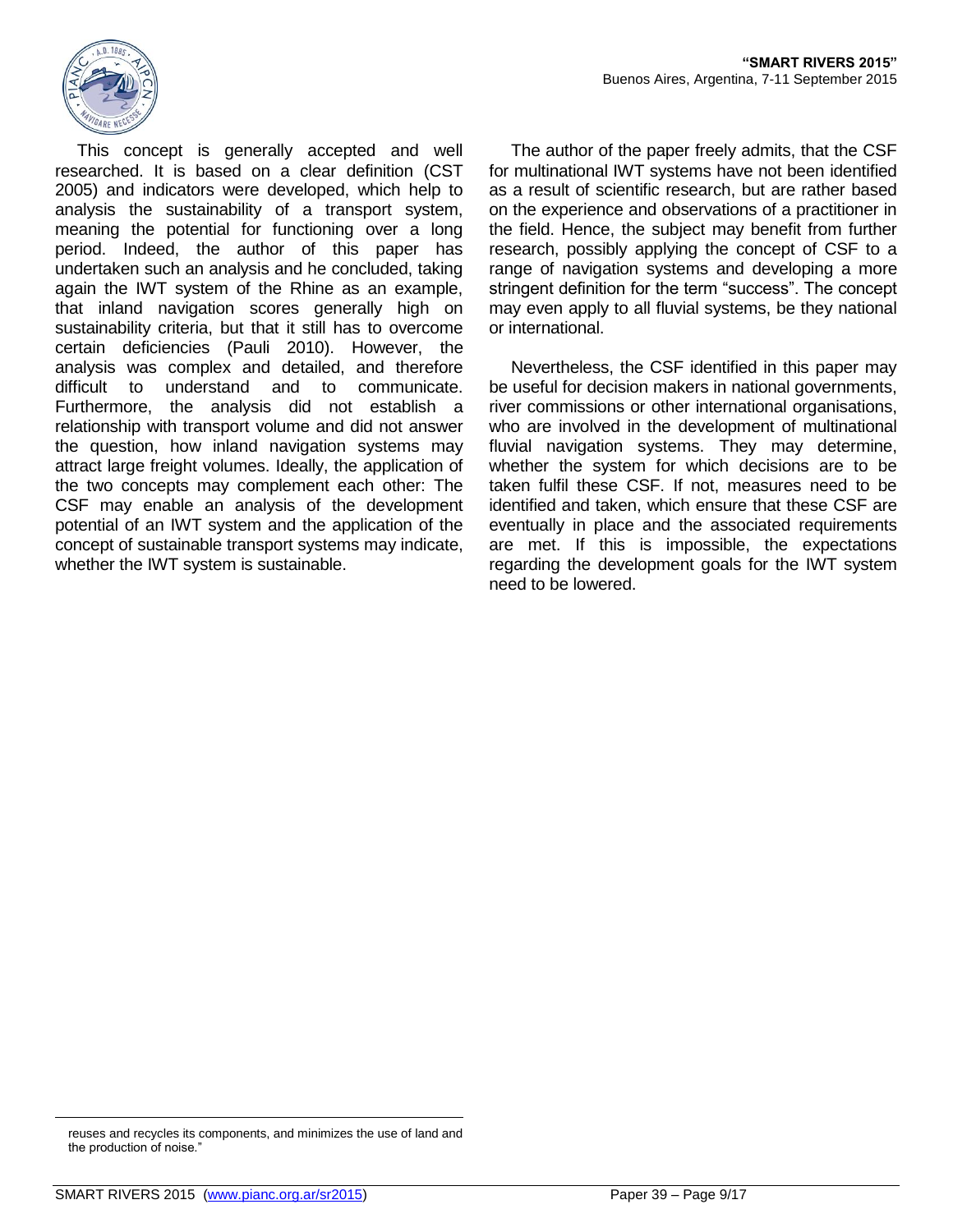

# REFERENCES

Antwerp Port Authority (2015). 2015 Facts & Figures. Antwerp, Antwerp Port Authority. Bullen, C. V. and J. F. Rockart (1981). A primer on critical success factors. CISR No. 69, Sloan WP No. 1220-81. Cambridge, Massachusetts Center for Information Systems Research, Sloan School of Management, Massachusetts Institute of Technology.

CCNR, EC and Panteia (2014). The Inland Navigation Market in 2013 and perspective for 2014/2015. Market Observation. Strasbourg. CST (2005). Defining Sustainable Transportation. Winnipeg, The Centre for Sustainable Transportation.

EC (2011). White Paper 'Roadmap to a single European transport area — Towards a competitive and resource-efficient transport system'. E. Commission. Luxembourg, Publications Office of the European Union.

EC (2014a). North Sea – Baltic Core Network Corridor Study - Final Report. Brussels, European Commission. EC (2014b). Rhine-Alpine Core Network Corridor Study – Final Report. Brussels, European Commission. EC (2014c). Rhine-Danube Core Network Corridor Study – Final Report. Brussels, European Commission. EU and NEWADA (2014). Fairway Rehabilitation and Maintenance Master Plan – Danube and its navigable tributaries, EU Strategy for the Danube Region, Priority Area 1a – To improve mobility and multimodality: inland waterways NEWADA duo project. OECD/ITF (2014). ITF Transport Outlook 2015. Paris, OECD. Pauli, G. (2010). "Sustainable transport: A case study of Rhine navigation." Natural Resources Forum **34**: 18.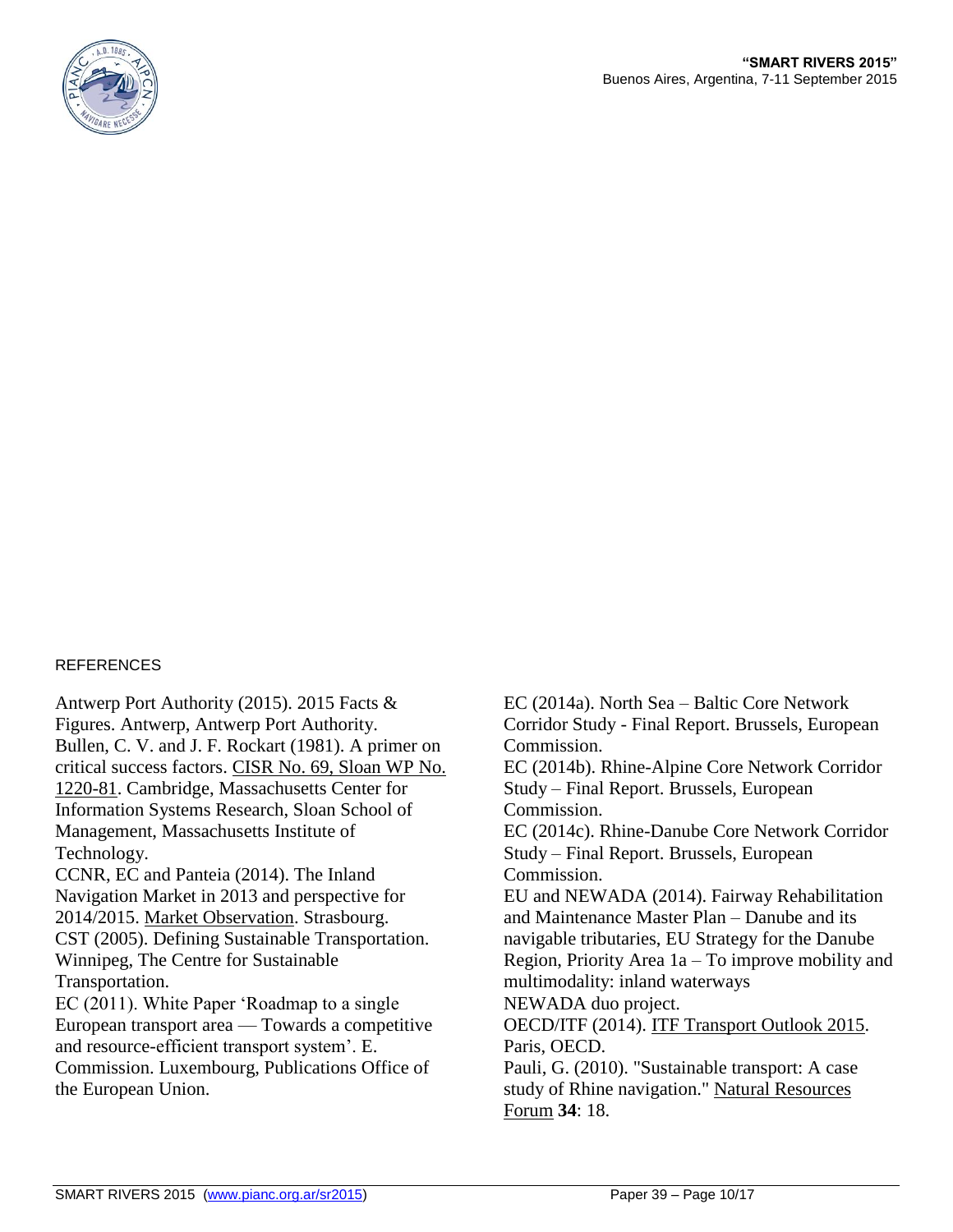

PLANCO (2007). Verkehrswirtschaftlicher und ökologischer Vergleich der Verkehrsträger Straße, Bahn und Wasserstraße; Schlussbericht. Magdeburg, PLANCO Consulting GmbH, Essen, Bundesanstalt für Gewässerkunde, Koblenz. Port of Rotterdam Authority (2015). Port Statistics. Rotterdam, Port of Rotterdam Authority. Porter, M. E. (1998). The Competitive Advantage of Nations New York, The Free Press.

Sierink, H.-E., R. Smit, M. Quispel, S. van Putten, R. v. Liere, H. Visser, W. v. d. Geest, J. Rusche and F. Spiess (2015). Analysis of Possibilities to Enhance Market Transparency and Synergistic Actions. Brussels.

UNECE (2011). White Paper on Efficient and Sustainable Inland Water Transport in Europe. New York and Geneva, United Nations Economic Commission for Europe.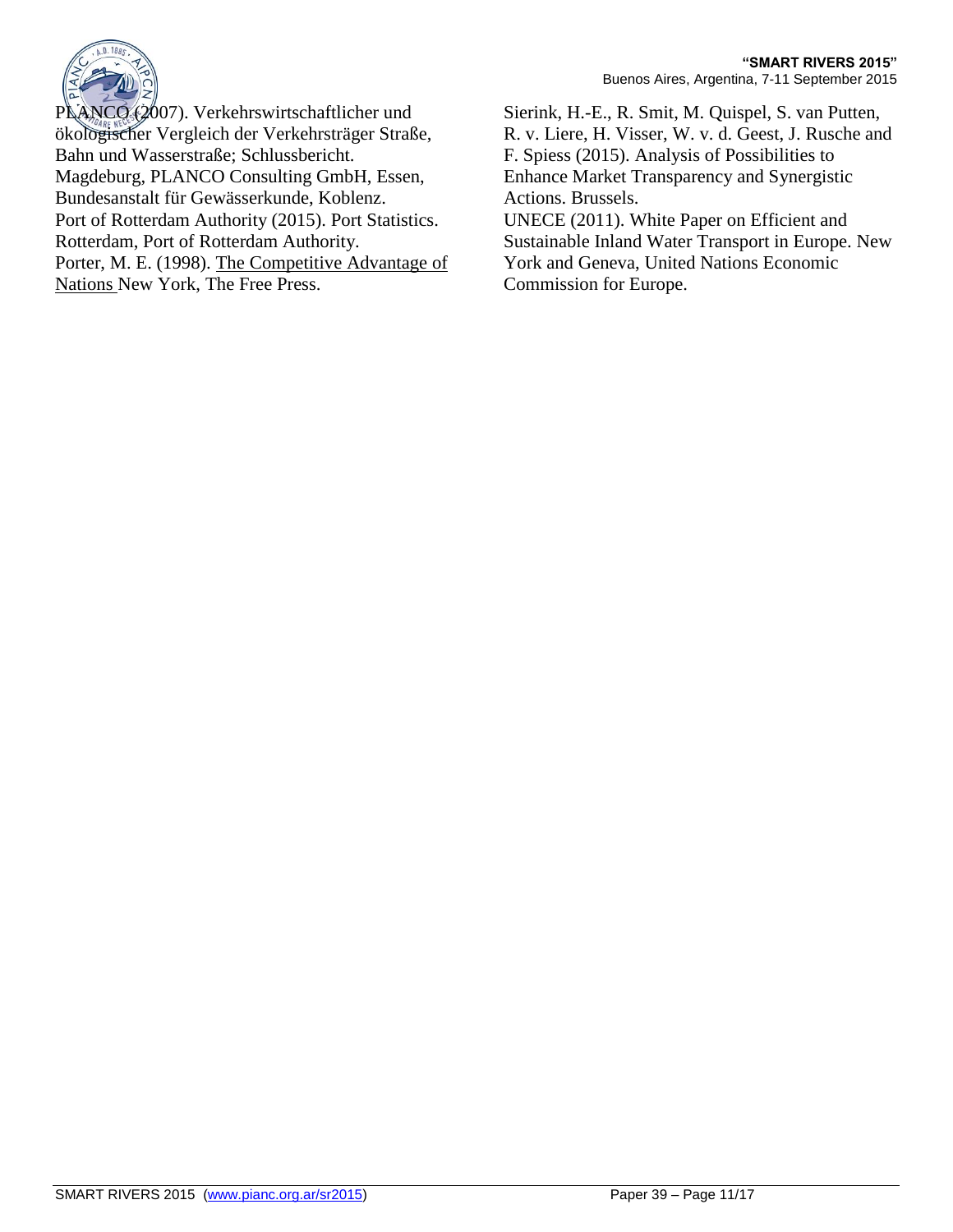

| Waterway                                        | Length<br>(km) | <b>CEMT Category</b>                         | Fairway<br>depth<br>(m)                                | Bridge height (m)<br>(lowest above highest<br>navigable water level) | Cargo<br>(tons /<br>year) | <b>Container</b><br>(TEU /<br>year) |
|-------------------------------------------------|----------------|----------------------------------------------|--------------------------------------------------------|----------------------------------------------------------------------|---------------------------|-------------------------------------|
| Rhine                                           | 885            |                                              |                                                        |                                                                      | 332 mil.                  | 2.000.000                           |
| High<br>Upper D/F<br>Upper D<br>Middle<br>Lower |                | Va<br>VIb<br>VIb<br>VIc (from km 564)<br>VIc | 2,25<br>3,00<br>$1,90 - 2,10$<br>$2,10 - 2,80$<br>2,80 | 5,10<br>7,0<br>9,10<br>9,10<br>9,10                                  | 193,5 mil.                | 800.000<br>1.200.000<br>2.000.000   |
| Delta<br>Waal<br>Leek                           |                | VIc                                          | 2,80                                                   | 9,00                                                                 | 138,5 mil.                |                                     |
| Neckar                                          | 200            | Va                                           | 2,80                                                   | 6,00                                                                 | 6,3 mil.                  | 27.000                              |
| Main<br>Upper part<br>Lower part                | 390            | Vb (from km 174)<br>Va (to km 384)           | 2,90<br>2,50                                           | (6,00)<br>4,85<br>6,20                                               | 16,7 mil.                 | 76.000                              |
| Mosel                                           | 390            | Vb                                           | 3,00                                                   | 6,00                                                                 | 14 mil.                   | 6.000                               |
| Rhein-Herne-<br>Kanal                           | 45             | Vb (IV)                                      | 4,00 (3,50)                                            | 4,50                                                                 | 13 mil.                   | 2.000                               |
| Wesel-Datteln-<br>Kanal                         | 60             | Vb                                           | 4,00                                                   | 4,50                                                                 | 18,6 mil.                 | 3.000                               |
| Amsterdam-<br>Rhine-Canal                       | 71             | VIb                                          | 4,00                                                   | 9,05                                                                 | 73 mil.                   | 66.000                              |
| Schelde-Rijn<br>Connection                      | 38             | VIc                                          | 4,00                                                   | 9,10                                                                 | 115 mil.                  | 1.399.000                           |
| Donau<br>Obere                                  | 2412           | $V b - VI c$                                 | $1,70 - 2,90$                                          | 2,50                                                                 | 5,0 mil.                  | 20.000                              |
| Mittlere<br>Untere                              |                | VI b - VII<br>VII                            | $1,90 - 3,50$<br>$1,50 - 3,50$                         | 10,40<br>20,40                                                       | 5,0 mil.<br>18,1 mil.     |                                     |

# **Important inland waterways in the Rhine area and their main characteristics**

*This table is meant for general information only. Latest available data.*

Sources:

"Europäische Binnenschifffahrt, Marktbeobachtung 2014", Zentralkommission für die Rheinschifffahrt, Straßburg "Verkehrsbericht 2013", Generaldirektion für Wasserstraßen und Schifffahrt Außenstelle Süd, Würzburg 2014 "Verkehrsbericht 2013, Rheinstromgebiet", Generaldirektion für Wasserstraßen und Schifffahrt Außenstelle Südwest, Mainz 2014

"Verkehrsbericht 2013, Niederrhein und westdeutsches Kanalnetz ", Generaldirektion für Wasserstraßen und Schifffahrt Außenstellen West, Münster 2014

"Marktbeobachtung der Donauschifffahrt: Bilanz für das Jahr 2014", Donaukommission, Budapest 2015 [www.elwis.de,](http://www.elwis.de/) Binnenwasserstraßen der Bundesrepublik Deutschland

Verwaltungsvorschrift der Wasser- und Schifffahrtsverwaltung des Bundes (VV-WSV) 1103, Teil 4 - Zuordnung der dem allgemeinen Verkehrs dienenden Binnenwasserstraßen des Bundes zu den Wasserstraßenklassen, Bundesministerium für Verkehr und digitale Infrastruktur, Bonn 2015

[www.danubecommission.org,](http://www.danubecommission.org/) Brücken an der Donau; [www.unece.org,](http://www.unece.org/) Blue Book Database

North Sea – Baltic Core Network Corridor Study - Final Report, European Commission, Brussels, 2014 Data provided by Rijkswaterstaat

Analysis of the EU Combined Transport, KombiConsult et al., European Commission, Brussels, 2015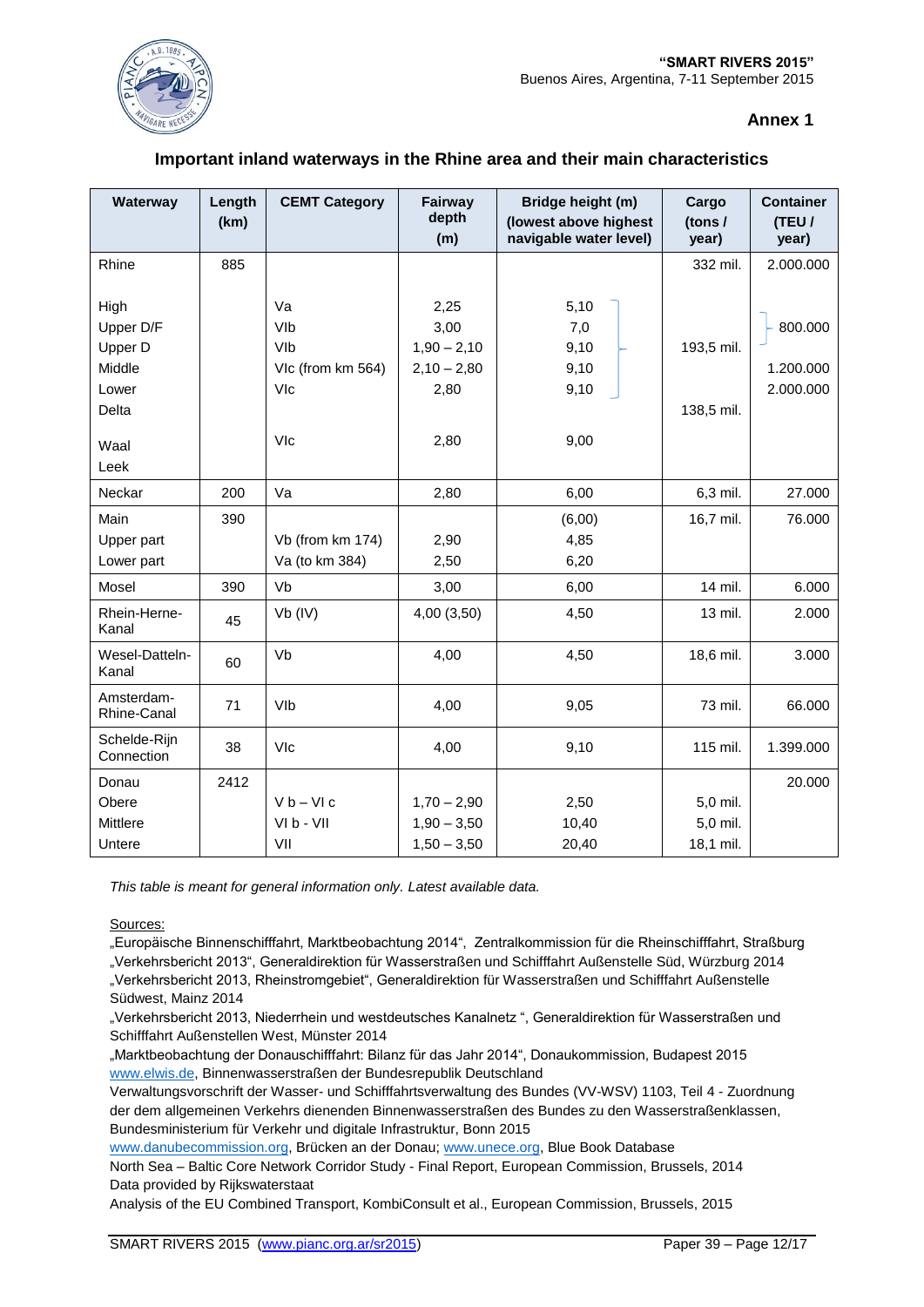

# **Important multinational fluvial navigation systems<sup>3</sup>**

| Rank <sup>4</sup> | <b>River</b>                | Length<br>(km)   | <b>Drainage</b><br>area ( $km2$ ) | Average<br>discharge<br>$(m^3/s)$ | <b>Outflow</b>        | Countries in the drainage basin                                                                                                                    | <b>Freight volume</b>                                                                                                   |
|-------------------|-----------------------------|------------------|-----------------------------------|-----------------------------------|-----------------------|----------------------------------------------------------------------------------------------------------------------------------------------------|-------------------------------------------------------------------------------------------------------------------------|
| 1.                | Nile                        | 6.650<br>(6.853) | 3.254.555                         | 5.100                             | Mediterranean         | Ethiopia, Eritrea, Sudan, Uganda,<br>Tanzania, Kenya, Rwanda,<br>Burundi, Egypt, Democratic<br>Republic of the Congo, South<br>Sudan               | Mainly touristic (only 1% of goods<br>transport), about 3.000.000<br>tons/year                                          |
| 2.                | Amazon                      | 6.400<br>(6.992) | 7.050.000                         | 219.000                           | Atlantic Ocean        | Brazil, Peru, Bolivia, Colombia,<br>Ecuador, Venezuela, Guyana                                                                                     | 45.000.000 tons/year but the<br>potential of the system could reach<br>about 180.000.000 tons/year<br>(according ANTAQ) |
| 8.                | Paraná – Río<br>de la Plata | 4.880            | 2.582.672                         | 18.000                            | Río de la Plata       | Brazil, Argentina, Paraguay,<br>Bolivia, Uruguay                                                                                                   | About 20.000.000 tons/year (for<br>Paraná/Paraguay)                                                                     |
| 9.                | Congo                       | 4.700            | 3.680.000                         | 41.800                            | <b>Atlantic Ocean</b> | Democratic Republic of the<br>Congo, Central African Republic,<br>Angola, Republic of the Congo,<br>Tanzania, Cameroon, Zambia,<br>Burundi, Rwanda |                                                                                                                         |
| 12.               | Mekong                      | 4.350            | 810.000                           | 16.000                            | South China<br>Sea    | China, Myanmar, Laos, Thailand,<br>Cambodia, Vietnam                                                                                               | More than 3.000.000 tons/year<br>(containers included)                                                                  |
| 14.               | Niger                       | 4.200            | 2.090.000                         | 9.570                             | <b>Gulf of Guinea</b> | Nigeria, Mali, Niger, Algeria,<br>Guinea, Cameroon, Burkina Faso,<br>Côte d'Ivoire, Benin, Chad                                                    |                                                                                                                         |

3<br><sup>3</sup> Only rivers whose river basins are located in more than two countries and for which significant IWT activities or the existing of international river commission are known are listed<br><sup>4</sup> Ranking according to river len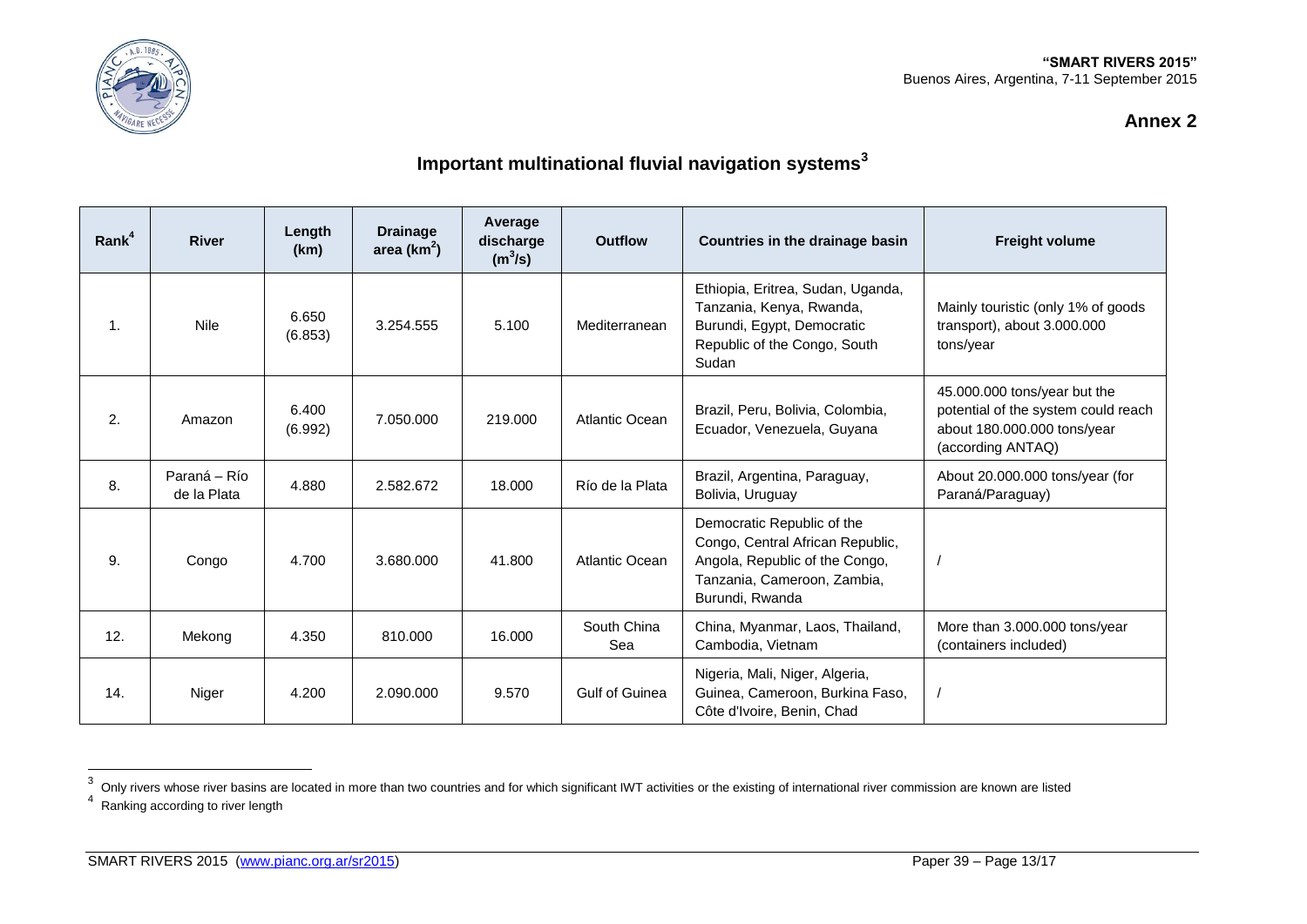

| $\mathbb{R}^n$<br>Rank | $\sim$<br><b>River</b> | Length<br>(km) | <b>Drainage</b><br>area (km <sup>2</sup> ) | Average<br>discharge<br>$(m^3/s)$ | <b>Outflow</b>        | Countries in the drainage basin                                                                        | <b>Freight volume</b>                               |
|------------------------|------------------------|----------------|--------------------------------------------|-----------------------------------|-----------------------|--------------------------------------------------------------------------------------------------------|-----------------------------------------------------|
| 29.                    | <b>Brahmaputra</b>     | 2.948          | 1.730.000                                  | 19.200                            | Ganges                | India, China, Nepal, Bangladesh,<br><b>Bhutan</b>                                                      | About 70.000.000 tons/year (in<br>India in total)   |
| 30.                    | Danube                 | 2.888          | 817.000                                    | 7.130                             | <b>Black Sea</b>      | Romania, Hungary, Austria,<br>Serbia, Germany, Slovakia,<br>Bulgaria, Croatia, Moldova                 | About 40.000.000 tons/year                          |
| 34.                    | Ganges                 | 2.620          | 907.000                                    | 12.037                            | Bay of Bengal         | India, Bangladesh, Nepal, China                                                                        | About 70.000.000 tons/year (in<br>India in total)   |
| 38.                    | Paraguay               | 2.549          | 900.000                                    | 4.300                             | Paraná                | Brazil, Paraguay, Bolivia,<br>Argentina                                                                | About 20.000.000 tons/year (for<br>Paraná/Paraguay) |
| 58.                    | Orinoco                | 2.101          | 1.380.000                                  | 33.000                            | <b>Atlantic Ocean</b> | Venezuela, Colombia, Guyana                                                                            |                                                     |
| 75.                    | Senegal                | 1.641          | 419.659                                    |                                   | Atlantic Ocean        | Guinea, Senegal, Mali, Mauritania                                                                      |                                                     |
| 76.                    | Uruguay                | 1.610          | 370.000                                    |                                   | Atlantic Ocean        | Uruguay, Argentina, Brazil                                                                             |                                                     |
| 125.                   | Rhine                  | 1.233          | 198.735                                    | 2.330                             | North Sea             | Germany, France, Switzerland,<br>Netherlands, Austria,<br>Liechtenstein, Italy, Belgium,<br>Luxembourg | 330.000.000 tons/year                               |

Source: https://en.wikipedia.org/wiki/List\_of\_rivers\_by\_length; http://www.wwinn.org/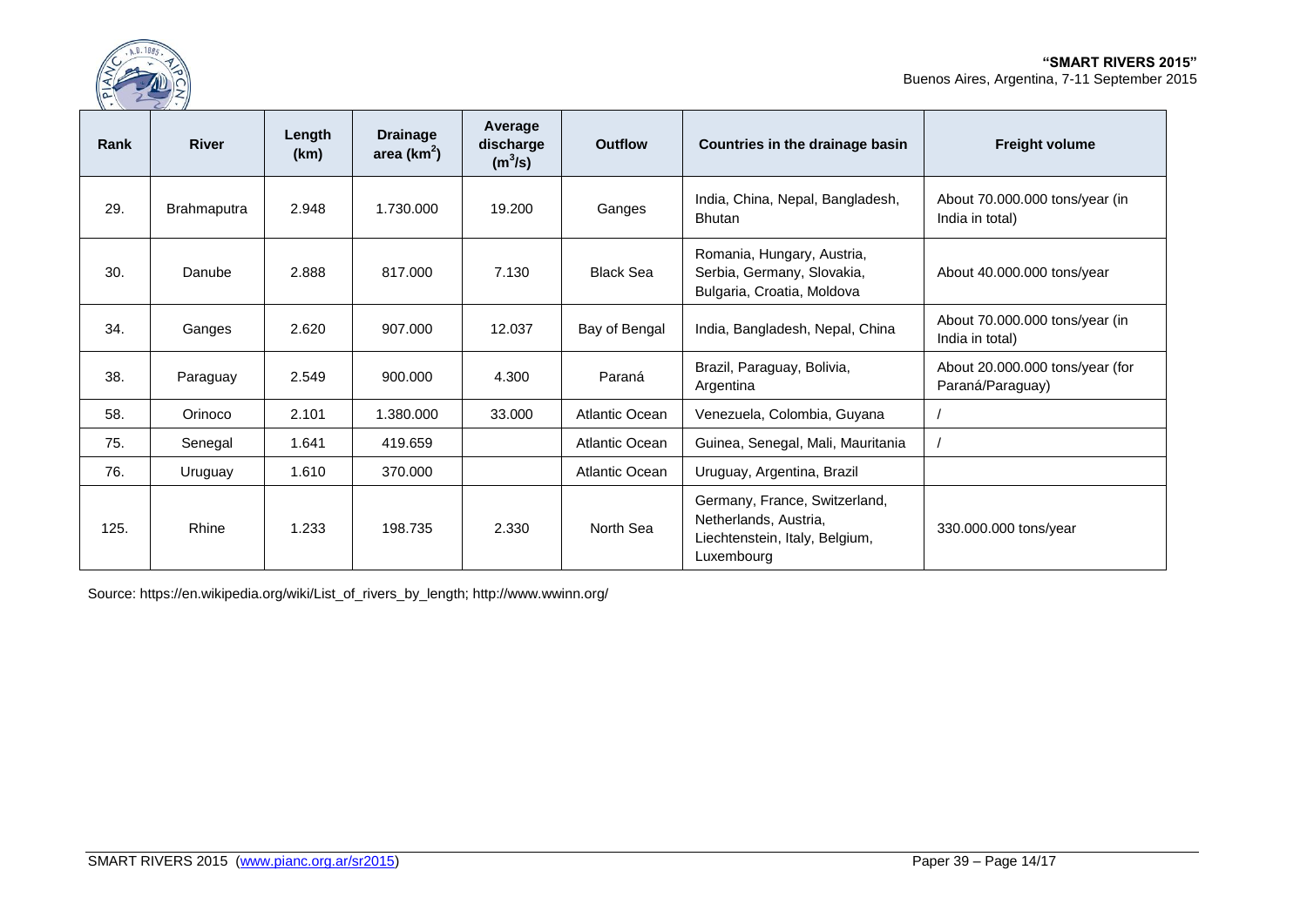

<sup>\*</sup>) Guaranteed water depth  $\#$ 

1. At the Josef-Kardinal-Frings-Brücke (Südbrücke Düsseldorf, Rhine km 737,10) the air draught of the bridge at HNWL is 8,61 m.

2. At the Kniebrücke Düsseldorf (Rhine km 743,57) the air draught of the bridge at HNWL is 8,82 m.<br>3. At the road bridge Rheinhausen - Duisburg-Hochfeld (Rhine km 775,29) the air draught at HNWL is 8,88 m.<br>4. At the road b over a width of 115 m.

5. At the road bridge Köln-Deutz (Rhine km 687,93) the air draught of 9,10 m above HNWL is only available over a width of 94 m. ## At the Europabrücke (Rhine km 293,48) the air draught of the bridge at HNWL is 6,79 m.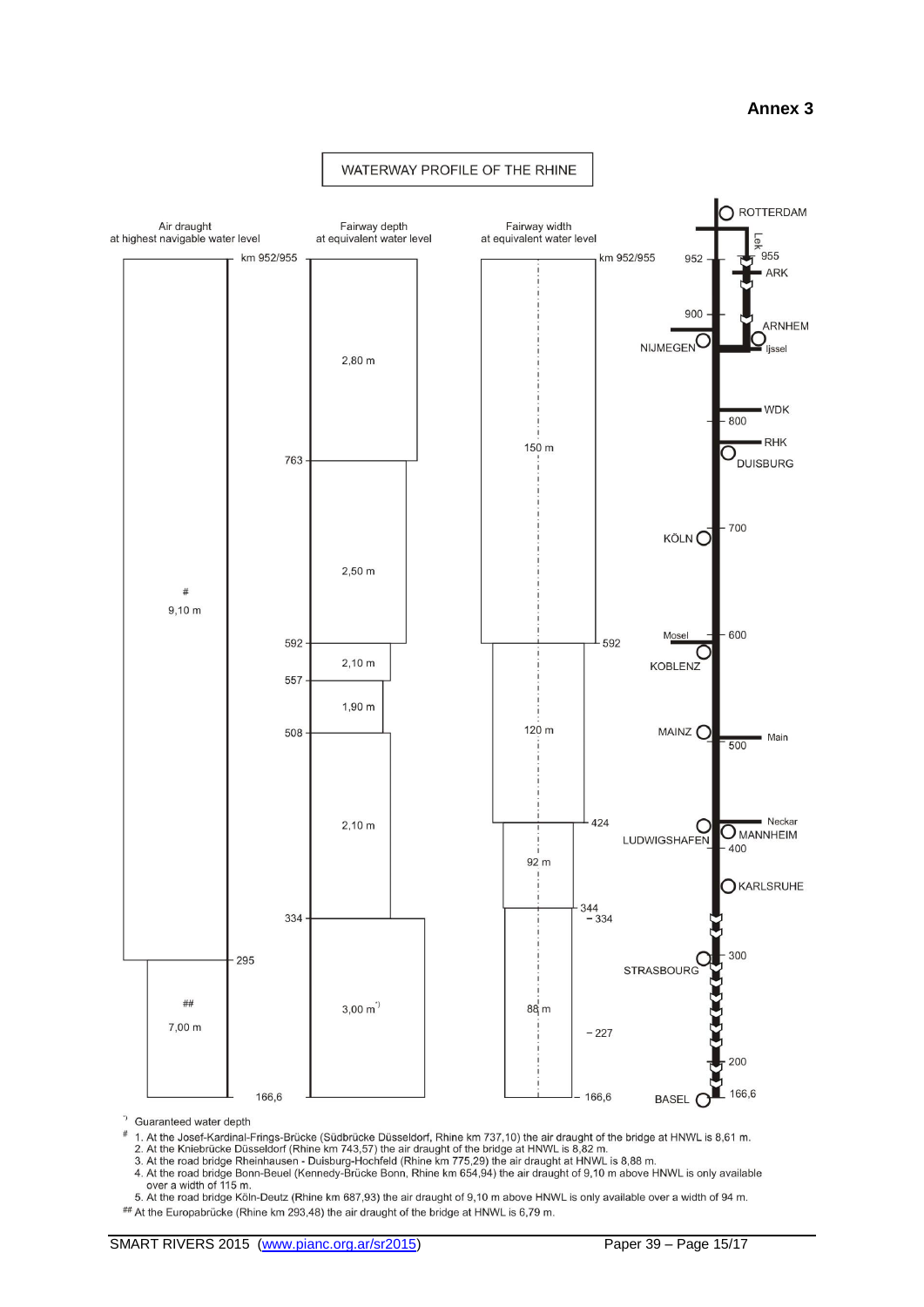

Simplified representation of the maximum dimensions of vessels and pushed convoys (For binding dimensions see Chapter 11 Police Regulations for the Navigation of the Rhine)



1) The formation for the Lek is not represented due to space limitations.

2) Larger dimensions apply from the Lek channel (km 949,40) to Krimpen (km 989,20).

3) At certain water levels 110.

4) Smaller dimensions apply in case of closure of certain lock chambers.

B: Upstream navigation T: Downstream navigation.